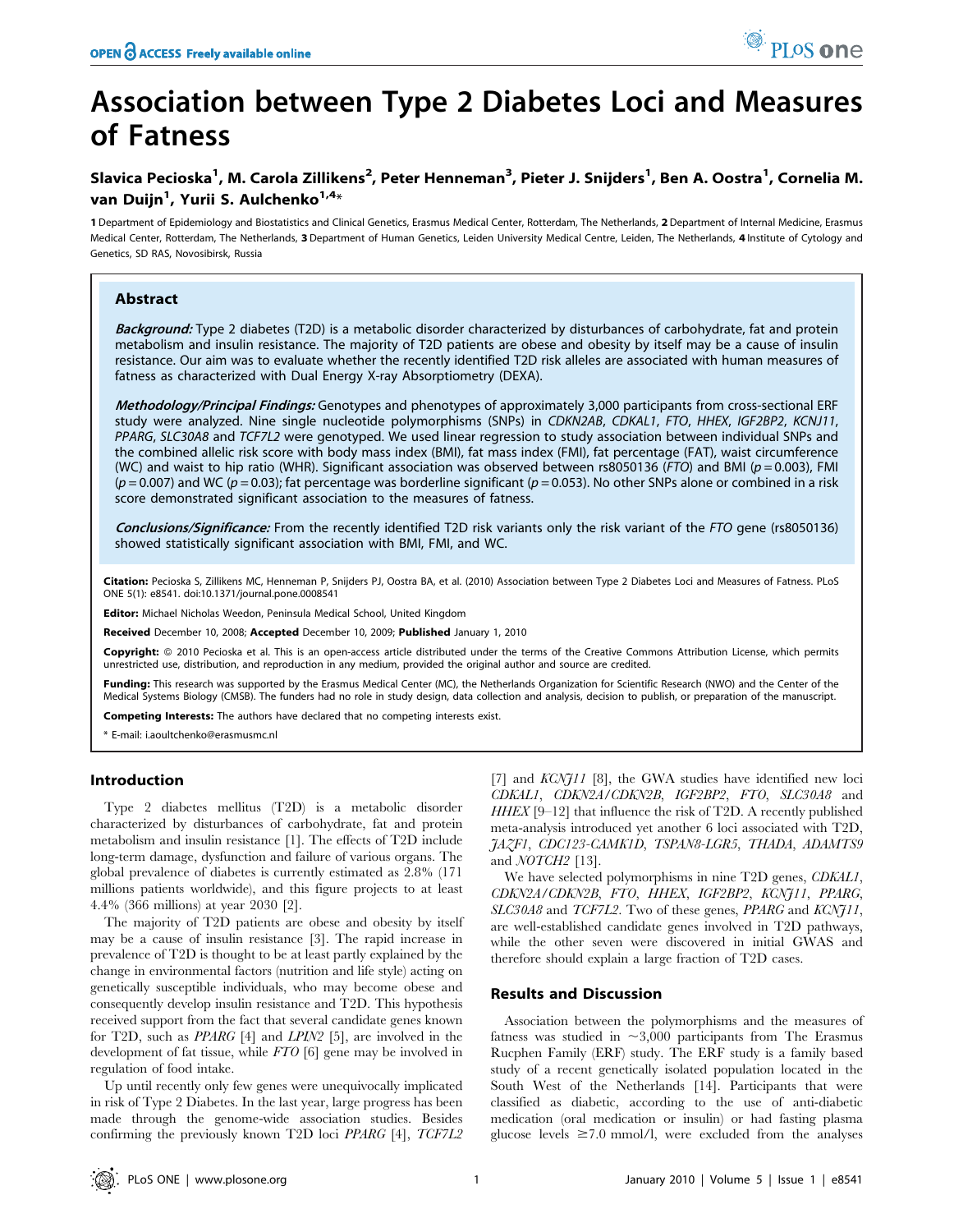|  |  |  | Table 1. General characteristics of the population studied. |  |  |  |
|--|--|--|-------------------------------------------------------------|--|--|--|
|--|--|--|-------------------------------------------------------------|--|--|--|

| Trait         | Women $(N = 1721)$ | Men $(N = 1314)$   |
|---------------|--------------------|--------------------|
| Age – years   | $50.33 \pm 15.95$  | $49.97 \pm 14.93$  |
| Height - cm   | $161.87 \pm 6.48$  | $174.99 \pm 7.19*$ |
| Weight - kg   | $69.11 \pm 13.44$  | $83.19 \pm 13.91*$ |
| $BM - kg/m2$  | $26.38 \pm 4.87$   | $27.15 \pm 4.13*$  |
| FMI – $kg/m2$ | $10.06 \pm 3.68$   | $7.19 \pm 2.79*$   |
| FAT %         | $38.64 \pm 7.58$   | $26.71 \pm 7.13*$  |
| WC-cm         | $81.32 \pm 11.87$  | $93.37 \pm 11.44*$ |
| <b>WHR</b>    | $0.80 \pm 0.08$    | $0.94 \pm 0.08*$   |

All values are means or percentages $\pm$ SD. BMI = body mass index, FMI = fat mass index, FAT = fat percentage, WC = waist circumference, WHR = waist to hip ratio.  $* = p < 0.05$ .

doi:10.1371/journal.pone.0008541.t001

 $(n = 145)$ . We have studied association of the polymorphisms to fat mass index (FMI) and to fat percentage (FAT), as assessed by Dual Energy X-ray Absorptimetry (DEXA), and to body mass index (BMI), waist circumference (WC) and waist to hip ratio (WHR). In total, 3035 participants had complete genotypic and phenotypic information and were used in analysis. In this study, at nominal  $p = 0.05$ , we had 97% power to detect influence explaining as little as 0.5% of the trait's variation, 85% power to detect 0.3% of the trait's variation and 41% power to detect 0.01% of the trait's variation.

Characteristics of the population studied are presented in Table 1 and SNPs details are presented in Table 2.

In our association study each SNP was individually tested for association to each of the measures of fatness traits. There was significant association between the risk allele of the FTO gene and most of the measures of fatness traits. The significant association was observed between rs8050136 and BMI  $p=0.003$ , FMI  $p= 0.007$ , WC  $p= 0.03$  and border line significance for FAT  $p= 0.053$ . The results of the individual SNP analyses are presented in Table 3.

To estimate the combined effect of all risk alleles on the measure of fatness traits, we computed the risk allelic score, estimated as the number of T2D risk alleles in the genotype of an individual. The mean allelic score was  $9.44$  (SD = 1.88, range: 3–16). Though effects of the score on every fatness trait were positive, there was no evidence for significant association between the risk score and any of the traits. The lowest, marginally nominally significant, p-values were observed for the association of the risk allelic score with body mass index ( $p = 0.067$ ) and waist circumstance ( $p = 0.065$ ). Results of the analyses of the risk allelic score are presented in Table 4.

We analyzed the data stratified by disease status (type 2 diabetes yes/no) and by sex. However, there was no evidence for statistically significant association in these sub-sets. We also performed an extreme analyzes on our data, assessing an association between the measures of fatness and selected population (10% top vs. 10% bottom levels of the population). Comparing this two extreme groups we did not see escalations from the previous results. The results of the extreme analyzes are presented in Tables S1 and S2.

Our study is among the first to assess association between recently discovered T2D loci and measures of fatness as characterized with Dual Energy X-ray Absorptiometry (DEXA). We found significant association between rs8050136 (FTO) and BMI ( $p = 0.003$ ), FMI ( $p = 0.007$ ) and WC ( $p = 0.03$ ); fat percentage was borderline significant ( $p = 0.053$ ). No other SNPs alone or combined in a risk score demonstrated significant association to the measures of fatness.

|  | Table 2. T2D susceptible alleles and genotype frequencies for the ERF participants. |  |  |  |
|--|-------------------------------------------------------------------------------------|--|--|--|
|--|-------------------------------------------------------------------------------------|--|--|--|

| Locus       | Chr | <b>SNPs</b> | Position (bp) | <b>Alleles</b>    | $\mathbf N$ | Allele Freq. | (n)    |        | <b>Genotype Frequencies</b> | (n)    | Phw   | Freq. Ref.    |
|-------------|-----|-------------|---------------|-------------------|-------------|--------------|--------|--------|-----------------------------|--------|-------|---------------|
|             |     |             |               | A1/A2             |             | A1           | A2     | A1A1   | A1A2                        | A2A2   |       |               |
| IGF2BP2     | 3   | rs4402960   | 186994389     | $\underline{T}/G$ | 2891        | 28.8         | 71.2   | 8.8    | 40.1                        | 51.1   | 0.238 | $0.29 - 0.30$ |
|             |     |             |               |                   |             | (833)        | (2058) | (253)  | (1159)                      | (1479) |       |               |
| CDKN2B      | 9   | rs10811661  | 22124094      | T/C               | 2888        | 86.6         | 13.4   | 75.1   | 23                          | 1.9    | 0.748 | $0.83 - 0.85$ |
|             |     |             |               |                   |             | (2501)       | (387)  | (2168) | 666                         | 54     |       |               |
| CDKAL1      | 6   | rs7754840   | 20769229      | C/G               | 2871        | 32.7         | 67.3   | 11.4   | 43.3                        | 45.3   | 0.127 | $0.31 - 0.36$ |
|             |     |             |               |                   |             | (993)        | (2115) | (326)  | (1229)                      | (1316) |       |               |
| PPARG       | 3   | rs1801282   | 12368125      | C/G               | 2955        | 90.1         | 9.9    | 81.3   | 17.7                        |        | 0.757 | $0.82 - 0.86$ |
|             |     |             |               |                   |             | (2662)       | (293)  | (2402) | (523)                       | (30)   |       |               |
| SLC30A8     | 8   | rs13266634  | 118253964     | C/T               | 2934        | 69.2         | 30.8   | 47.4   | 43.6                        | 9      | 0.260 | $0.61 - 0.75$ |
|             |     |             |               |                   |             | (2030)       | (904)  | (1391) | (1278)                      | (265)  |       |               |
| <b>HHEX</b> | 10  | rs1111875   | 94452862      | C/T               | 2940        | 59.2         | 40.8   | 34.9   | 48.4                        | 16.7   | 0.939 | $0.52 - 0.64$ |
|             |     |             |               |                   |             | (1740)       | (1200) | (1028) | (1423)                      | (489)  |       |               |
| KCNJ11      | 11  | rs5219      | 17366148      | T/C               | 2935        | 33.6         | 66.4   | 11.4   | 44.4                        | 44.2   | 0.804 | $0.46 - 0.47$ |
|             |     |             |               |                   |             | (986)        | (1949) | (335)  | (1304)                      | (1296) |       |               |
| TCF7L2      | 10  | rs7903146   | 114748339     | T/C               | 2916        | 28.5         | 71.5   | 7.8    | 41.3                        | 50.9   | 0.467 | $0.18 - 0.26$ |
|             |     |             |               |                   |             | (831)        | (2084) | (228)  | (1204)                      | (1482) |       |               |
| <b>FTO</b>  | 16  | rs8050136   | 52373776      | A/C               | 2942        | 43.1         | 56.9   | 17.2   | 51.8                        | 31.0   | 0.011 | 0.38          |
|             |     |             |               |                   |             | (1268)       | (1674) | (505)  | (1524)                      | (913)  |       |               |

Chr. = Chromosome, Risk allele for type 2 diabetes underlined. Phw = p value for hardy-weinberg. Freq. Ref. = reference frequency. doi:10.1371/journal.pone.0008541.t002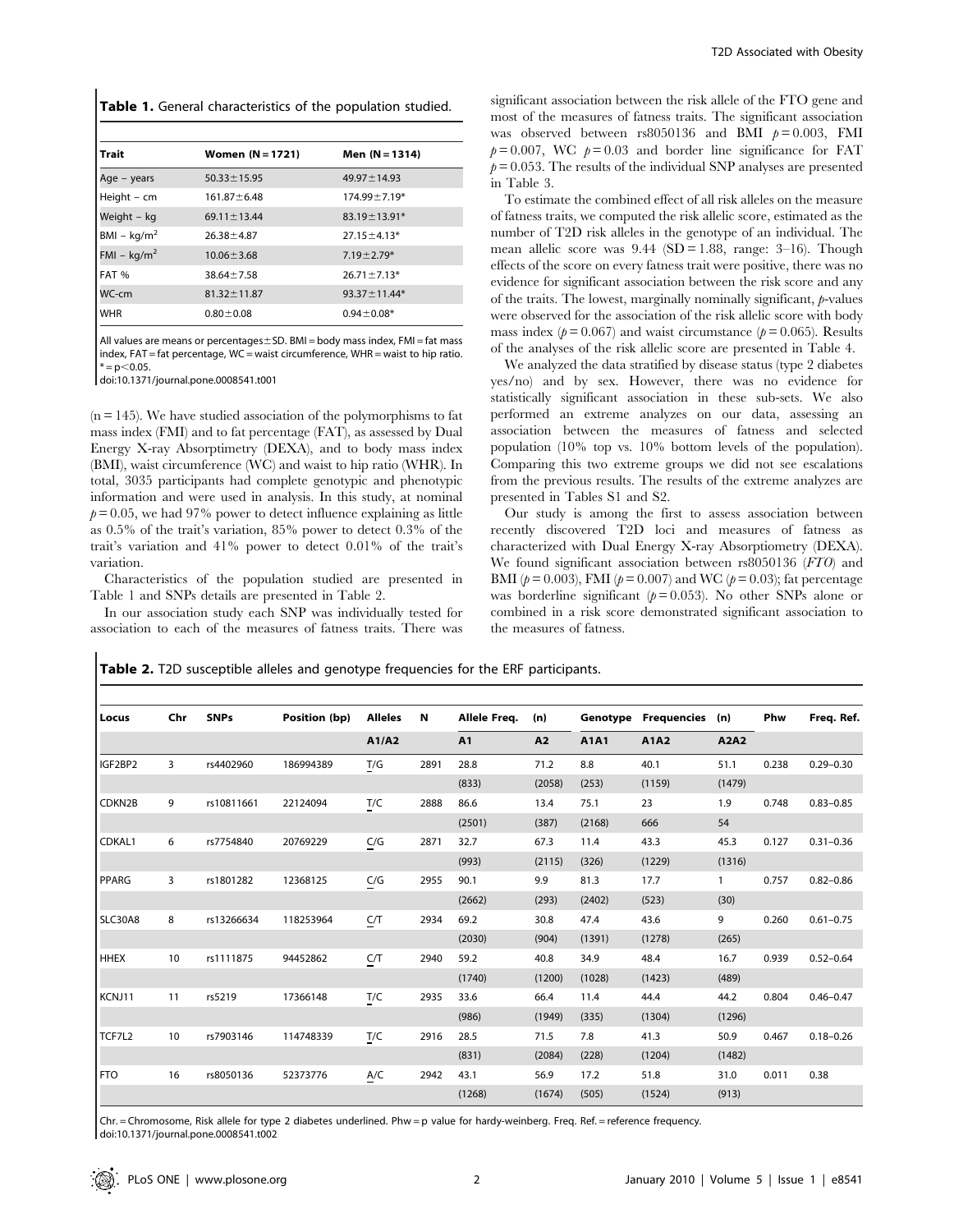Table 3. Individual effects of T2D polymorphisms.

| <b>SNP Locus</b> | Risk Alle. Freq. |      |            |      |          |              |      |            |              | <b>TRAIT</b> |         |              |            |          |                      |          |      |
|------------------|------------------|------|------------|------|----------|--------------|------|------------|--------------|--------------|---------|--------------|------------|----------|----------------------|----------|------|
|                  |                  |      | <b>BMI</b> |      |          | <b>FMI</b>   |      | <b>FAT</b> |              | <b>WC</b>    |         |              | <b>WHR</b> |          |                      |          |      |
|                  |                  |      | β          | Se   | p        | β            | se   | р          | β            | se           | p       | β            | se         | p        | β                    | se       | p    |
| rs13266634       | $\mathsf{C}$     | 0.69 | $-0.18$    | 0.14 | 0.28     | $-0.1$       | 0.1  | 0.43       | $-0.09$ 0.23 |              | 0.76    | $-0.13$ 0.34 |            | 0.68     | $-1.33E-03$          | 2.07E-03 | 0.59 |
| SLC30A8          |                  |      |            |      |          |              |      |            |              |              |         |              |            |          |                      |          |      |
| rs10811661       | T.               | 0.87 | $-0.04$    | 0.18 | 0.87     | $-0.02$ 0.14 |      | 0.92       | $-0.01$ 0.3  |              | 0.99    | 0.06         | 0.46       | 0.91     | 2.02E-03             | 2.78E-03 | 0.54 |
| CDKN2AB          |                  |      |            |      |          |              |      |            |              |              |         |              |            |          |                      |          |      |
| rs7754840        | C                | 0.33 | 0.15       | 0.13 | 0.35     | 0.08         | 0.1  | 0.5        | 0.17         | 0.22         | 0.52    | 0.2          | 0.33       | 0.61     | $-4.29E-04$ 2.00E-03 |          | 0.86 |
| CDKAL1           |                  |      |            |      |          |              |      |            |              |              |         |              |            |          |                      |          |      |
| rs4402960        | T.               | 0.29 | 0.17       | 0.14 | 0.29     | 0.07         | 0.1  | 0.56       | $-0.06$ 0.22 |              | 0.83    | 0.35         | 0.33       | 0.38     | 8.09E-04             | 2.05E-03 | 0.74 |
| IGF2BP2          |                  |      |            |      |          |              |      |            |              |              |         |              |            |          |                      |          |      |
| rs1111875        | C                | 0.59 | 0.11       | 0.13 | 0.47     | 0.06         | 0.09 | 0.58       | 0.16         | 0.21         | 0.53    | 0.14         | 0.31       | 0.71     | 6.92E-04             | 1.91E-03 | 0.76 |
| <b>HHEX</b>      |                  |      |            |      |          |              |      |            |              |              |         |              |            |          |                      |          |      |
| rs1801282        | C                | 0.9  | 0.25       | 0.22 | 0.31     | 0.22         | 0.16 | 0.24       | 0.65         | 0.35         | 0.13    | 0.38         | 0.52       | 0.53     | $-8.17E-05$ 3.17E-03 |          | 0.98 |
| PPARG            |                  |      |            |      |          |              |      |            |              |              |         |              |            |          |                      |          |      |
| rs5219           | T.               | 0.34 | $-0.04$    | 0.13 | 0.81     | 2.1E-03 0.1  |      | 0.99       | 0.13         | 0.22         | 0.64    | 0.16         | 0.33       | 0.68     | 1.67E-03             | 1.99E-03 | 0.48 |
| KCNJ11           |                  |      |            |      |          |              |      |            |              |              |         |              |            |          |                      |          |      |
| rs7903146        | T.               | 0.28 | 0.1        | 0.14 | 0.56     | 0.08         | 0.1  | 0.5        | 0.28         | 0.23         | 0.33    | 0.39         | 0.34       | 0.34     | 2.32E-03             | 2.09E-03 | 0.35 |
| TCF7L2           |                  |      |            |      |          |              |      |            |              |              |         |              |            |          |                      |          |      |
| rs8050136        | A                | 0.43 | 0.45       | 0.13 | 3.0E-03* | 0.31         | 0.09 | 7.0E-03*   | 0.51         | 0.21         | 5.3E-02 | 0.79         | 0.32       | 3.0E-02* | 1.02E-03             | 1.96E-03 | 0.66 |
| <b>FTO</b>       |                  |      |            |      |          |              |      |            |              |              |         |              |            |          |                      |          |      |

All analyses are adjusted for sex and age. BMI = body mass index, FMI = fat mass index, FAT = fat %, WC = waist circumference, WHR = waist to hip ratio. b = beta coefficient, se = standard error,  $p = p$  value,  $* = p$ <0.05.

doi:10.1371/journal.pone.0008541.t003

Absence of association between T2D loci and the measures of fatness may be at least partly explained because some of these were discovered using cohorts of lean subjects. This especially concerns loci discovered in the study of Sladek et al. [9] where discovery stage was based on lean participants with young onset. Later, it was shown that  $SLC30A8$  exhibited its effect mostly in the lean participants [15]. However, the loci such as TCF7L2, HHEX, PPARG, FTO, KCNJ11, CDKN2B, IGNF2BP2, and CDKAL1, were discovered in GWAS [10–13] where cases were not selected for BMI.

In agreement with other studies [16] we found no association between PPARG and the measures of fatness. However, the variant of PPARG (rs1801282) shows some controversy in the associations with obesity. Even though the variant has been replicated many times as a risk one for type 2 diabetes and severe insulin resistance [4], its effect on BMI is unclear. Some studies showed that Pro12Ala allele, associated with T2D, is associated with lower body mass index [17], but other studies showed that the same polymorphism is not associated with childhood or adult obesity [16]. Despite this controversy, the biological role of *PPARG* in the fat cell differentiation and lipodistrophy is strongly proven. Cauchi et al. [15] recently suggested that the effect of genetic polymorphisms, including PPARG, which have a role in adipocyte differentiation, maturation and action, and lead to insulin resistance, might be worsened by the effect of obesity.

In this study we also confirm an association between the FTO gene and measures of fatness. Even thou the FTO gene was first discovered as T2D gene in an analysis not adjusted for BMI; after

| <b>Traits</b> | Intercept $\pm$ se | Sex                 |           | Age                       |           | Score                     |       |
|---------------|--------------------|---------------------|-----------|---------------------------|-----------|---------------------------|-------|
|               |                    | $\beta$ s $\pm$ se  | ps        | $\beta$ a $\pm$ se        | pa        | $\beta$ = se              | p     |
| l BMI         | $22.25 \pm 0.60$   | $0.79 \pm 0.20$     | 6.65E-05  | $0.06 \pm 0.01$           | $<$ 2E-16 | $0.12 \pm 0.05$           | 0.067 |
| <b>FMI</b>    | $7.54 \pm 0.44$    | $-2.82 \pm 0.15$    | $<$ 2E-16 | $0.04 \pm 0.01$           | 1.15E-12  | $0.08 \pm 0.04$           | 0.086 |
| <b>FAT</b>    | $33.75 \pm 0.98$   | $-11.77 \pm 0.32$   | $<$ 2E-16 | $0.06 \pm 0.01$           | 4.71E-08  | $0.20 \pm 0.09$           | 0.065 |
| <b>WC</b>     | $65.19 \pm 1.46$   | $12.26 \pm 0.48$    | $<$ 2E-16 | $0.28 \pm 0.02$           | $<$ 2E-16 | $0.27 \pm 0.13$           | 0.081 |
| <b>WHR</b>    | $0.66 \pm 0.01$    | $0.14 \pm 2.9$ E-03 | $<$ 2E-16 | $2.9E - 03 \pm 1.0E - 04$ | $<$ 2E-16 | $8.8E - 04 \pm 7.7E - 04$ | 0.336 |

| <b>Table 4.</b> Effects of the risk allelic score on traits. |  |  |  |  |  |  |  |
|--------------------------------------------------------------|--|--|--|--|--|--|--|
|--------------------------------------------------------------|--|--|--|--|--|--|--|

 $\beta$ s = coefficient for sex,  $\beta$ a = coefficient for age,  $\beta$  = coefficient for risk allelic score, pi = p-value for intercept, ps = p = value for sex, pa = p-value for age, p = p-value for measure of fatness traits.

doi:10.1371/journal.pone.0008541.t004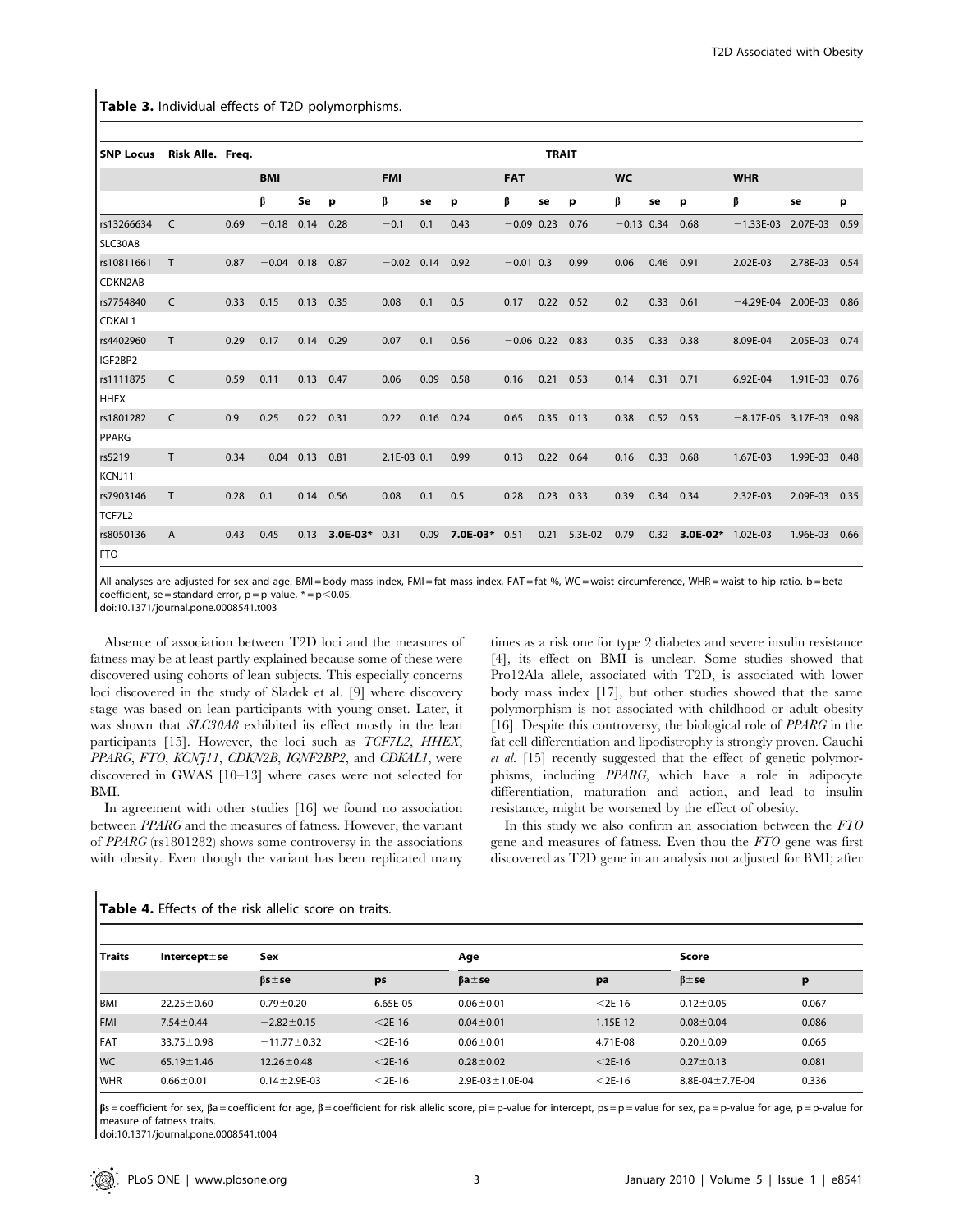adjustment for BMI the effect on T2D was abolished, confirming the effect of FTO on BMI [18]. Another gene which may be involved in fat tissue development and T2D is the LPIN2 gene [5], which is the human homologues of mouse gene *Lpin1* involved also in the human lipodistrophy.

To conclude, though FTO locus provides a strong example of T2D locus with an effect on measures of fatness, in general the direct effects of T2D loci on measures of fatness are limited.

## Materials and Methods

#### Study Population

Subjects were participants of the Erasmus Ruchpen Family (ERF) study. The Erasmus Ruchpen Family (ERF) study is a family based study of a genetically isolated population located in the South West of the Netherlands. The population was founded in the middle of the  $18<sup>th</sup>$  century by less than 400 people and experienced exponential growth and minimal immigration during the last decades. Currently, the population consists of more than 20,000 inhabitants scattered across eight adjacent villages. For the ERF study, with the help of genealogical records, twenty couples that had at least 6 children baptized in the community church between 1850–1900 were identified. All living descendants of these couples and their spouses were invited to participate in the study.

The present study is based on  $\sim 3,000$  participants. All participants gave an informed written consent, and the Medical Ethical Committee of the Erasmus Medical Center Rotterdam, approved the study protocol.

## Data Collection

All participants of the ERF study were invited for extensive clinical examinations at the research center. Fasting blood samples, anthropometric measurements and personal interviews were obtained with medical practitioners.

For the current study measures of fatness and anthropometric measurements were used. Height and weight were measured with the participants dressed in light underclothing. Fat mass and lean mass were assessed using Dual Energy X-ray Absorptiometry (DEXA). Body mass index (BMI) was calculated as weight divided by height squared (kg/m<sup>2</sup>). Accordingly, FMI was calculated as fat mass divided by height squared (kg/m<sup>2</sup>) and LMI as lean mass divided by height squared.

### Genotyping

We genotyped the following SNPs in all participants: rs7754840 (CDKAL1), rs10811661 (CDKN2AB), rs8050136 (FTO), rs1111875

## References

- 1. ADA (2005) Diagnosis and Classification of Diabetes Mellitus. Diabetes Care 28: S37–S42.
- 2. Wild S, Roglic G, Green A, Sicree R, King H (2004) Global prevalence of diabetes: estimates for the year 2000 and projections for 2030. Diabetes Care 27: 1047–1053.
- 3. Campbell PJ, Carlson MG (1993) Impact of obesity on insulin action in NIDDM. Diabetes 42: 405–10.
- 4. Altshuler D, Hirschhorn JN, Klannemark M, Lindgren CM, Vohl MC, et al. (2000) The common PPARgamma Pro12Ala polymorphism is associated with decreased risk of type 2 diabetes. Nat Genet 26: 76–80.
- 5. Aulchenko YS, Pullen J, Kloosterman WP, Yazdanpanah M, Hofman A, et al. (2007) LPIN2 is associated with type 2 diabetes, glucose metabolism, and body composition. Diabetes 56: 3020–3026.
- 6. Cecil JE, Tavendale R, Watt P, Hetherington MM, Palmer CN (2008) An obesity-associated FTO gene variant and increased energy intake in children. N Engl J Med 359(24): 2558–66.
- 7. Grant SF, Thorleifsson G, Reynisdottir I, Benediktsson R, Manolescu A, et al. (2007) Variant of transcription factor 7-like 2 (TCF7L2) gene confers risk of type 2 diabetes. Nature Genetics 38(3): 320–323.

(HHEX), rs4402960 (IGF2BP2), 5215 (KCNJ11), rs1801282 (PPARG), rs13266634 (SLC30A8) and rs7903146 (TCF7L2). The genotyping was performed using TaqMan allelic discrimination Assays-By-Design (Applied Biosystems, Foster City, CA, http:// store.appliedbiosustems.com). Genotypes were determined in 2-ng genomic DNA. Reactions were performed on the TaqMan Prism 7900HT platform.

### Statistical Analyses

All statistical analyses were performed using statistical package R (www.r-project.org). Prior to analyses a quality control was performed on all SNPs, assessing a minor allele frequency (all $>0.05$ ), call rate (all $>0.94$ ) and Hardy-Weinberg Equilibrium (Tab. 2), and presence of duplicates. The association analyses were done using GenABEL package [18] for R. SNPs were individually tested for association with BMI, FMI, fat percentage, waist circumference and waist to hip ratio using the linear regression model, adjusted for sex and age. The p-values were corrected by the inflation factor using genomic control method [19]. The results were not corrected for multiple testing. To estimate the combined effect of all risk alleles, the risk allelic score was calculated as total number of risk alleles (alleles associated with increase T2D) present in the genotype of the study participant. The linear regression model, adjusted for sex and age, was applied to estimate the association of the risk allelic score on the five measures of fatness.

## Supporting Information

Table S1 Individual effects of T2D polymorphisms on selected population (10% bottom vs. 10% top population).

Found at: doi:10.1371/journal.pone.0008541.s001 (0.16 MB DOC)

Table S2 Effects of the risk allelic score on traits in selected population (10% bottom vs. 10% top population).

Found at: doi:10.1371/journal.pone.0008541.s002 (0.06 MB DOC)

## Acknowledgments

Above all, we thank the participants from the Genetic Research in Isolated Populations and the ERF study who made this work possible.

### Author Contributions

Conceived and designed the experiments: SP BAO CMvD YA. Performed the experiments: SP PH. Analyzed the data: SP PH. Contributed reagents/ materials/analysis tools: MCZ PJS BAO CMvD. Wrote the paper: SP YA.

- 8. Gloyn AL, Weedon MN, Owen KR, Turner MJ, Knight BA, et al. (2003) Large-Slace Association Studies of Variants in Genetics Encoding the Pancreatic b-Cell Katp Channel Subunits Kir6.2(KCNJ11) and SUR1(ABCC8) Confirm That the KCNJ11 E23K Variant is Associated with Type 2 Diabetes. Diabetes 52: 568–572.
- 9. Sladek R, Rocheleau G, Rung J, Dina C, Shen L, et al. (2007) A genome-wide association study identifies novel risk loci for type 2 diabetes. Nature 445: 881–885.
- 10. Diabetes Genetics Initiative of Broad Institute of Harvard and MIT, Lund University, and Novartis Institutes of BioMedical Research (2007) Genome-wide association analysis identifies loci for type 2 diabetes and triglyceride levels. Science 316: 1331–1336.
- 11. Scott LJ, Mohlke KL, Bonnycastle LL, Willer CJ, Li Y, et al. (2007) A genomewide association study of type 2 diabetes in Finns detects multiple susceptibility variants. Science 316: 1341–1345.
- 12. Zeggini E, Weedon MN, Lindgren CM, Frayling TM, Elliott KS, et al. (2007) Replication of genome-wide association signals in UK samples reveals risk loci for type 2 diabetes. Science 316: 1336–1341.
- 13. Zeggini E, Scott LJ, Saxena R, Voight BF, Marchini JL, et al. (2008) Meta-Analyses of genome-wide association data and large-scale replication identifies